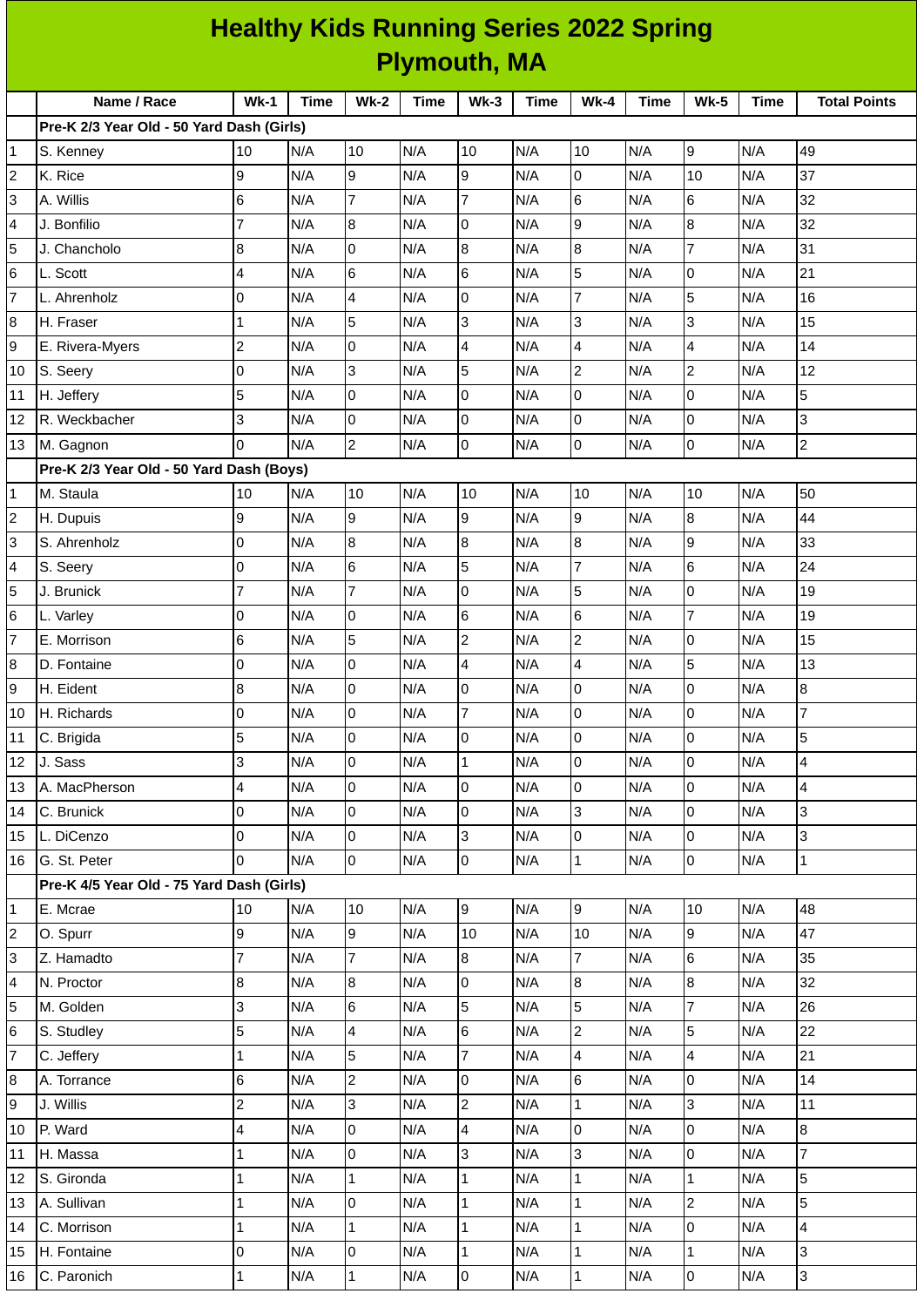|                |                                             |                         |       |                         |       |                | <b>Healthy Kids Running Series 2022 Spring</b> |                |       |                          |       |                |
|----------------|---------------------------------------------|-------------------------|-------|-------------------------|-------|----------------|------------------------------------------------|----------------|-------|--------------------------|-------|----------------|
|                | <b>Plymouth, MA</b>                         |                         |       |                         |       |                |                                                |                |       |                          |       |                |
| 17             | N. Belmarsh                                 | 1                       | N/A   | Iо                      | N/A   | O              | N/A                                            | l0             | N/A   | 0                        | N/A   | $\mathbf{1}$   |
|                | Pre-K 4/5 Year Old - 75 Yard Dash (Boys)    |                         |       |                         |       |                |                                                |                |       |                          |       |                |
| $\mathbf 1$    | M. WINGER                                   | 10                      | N/A   | 10                      | N/A   | 8              | N/A                                            | 10             | N/A   | 10                       | N/A   | 48             |
| $\mathbf 2$    | M. Kiely                                    | $\overline{7}$          | N/A   | 9                       | N/A   | 10             | N/A                                            | 8              | N/A   | 8                        | N/A   | 42             |
| 3              | <b>B.</b> Brooks                            | 8                       | N/A   | $\bf{8}$                | N/A   | 9              | N/A                                            | 9              | N/A   | $6\phantom{1}$           | N/A   | 40             |
| 4              | G. Carroll                                  | 6                       | N/A   | $\overline{7}$          | N/A   | 7              | N/A                                            | $\overline{7}$ | N/A   | $\overline{7}$           | N/A   | 34             |
| 5              | T. McEwen                                   | 1                       | N/A   | $\,$ 6                  | N/A   | 5              | N/A                                            | 6              | N/A   | 5                        | N/A   | 23             |
| 6              | L. Matthews                                 | 5                       | N/A   | 5                       | N/A   | 3              | N/A                                            | $\overline{4}$ | N/A   | 4                        | N/A   | 21             |
| 7              | J. Holloway- Ketcham                        | 9                       | N/A   | l0                      | N/A   | 6              | N/A                                            | 0              | N/A   | 0                        | N/A   | 15             |
| 8              | W. OBrien                                   | 0                       | N/A   | $\overline{\mathbf{4}}$ | N/A   | 4              | N/A                                            | 5              | N/A   | 0                        | N/A   | 13             |
| 9              | P. Spurr                                    | $\overline{c}$          | N/A   | 3                       | N/A   | $\mathbf 1$    | N/A                                            | $\overline{c}$ | N/A   | 3                        | N/A   | 11             |
| 10             | E. Riel                                     | 0                       | N/A   | $\mathbf 0$             | N/A   | 0              | N/A                                            | $\overline{0}$ | N/A   | 9                        | N/A   | 9              |
| 11             | G. Varley                                   | 0                       | N/A   | $\mathbf 2$             | N/A   | $\mathbf{1}$   | N/A                                            | 3              | N/A   | $\overline{c}$           | N/A   | $\bf{8}$       |
| 12             | A. DePasqua                                 | 3                       | N/A   | l0                      | N/A   | $\mathbf{1}$   | N/A                                            | $\mathbf{1}$   | N/A   | $\mathbf 0$              | N/A   | 5              |
| 13             | L. Danahy                                   | 1                       | N/A   | $\mathbf 1$             | N/A   | $\overline{c}$ | N/A                                            | $\overline{0}$ | N/A   | 0                        | N/A   | 4              |
| 14             | L. Rosenker                                 | $\overline{4}$          | N/A   | l0                      | N/A   | 0              | N/A                                            | $\overline{0}$ | N/A   | $\mathbf 0$              | N/A   | $\pmb{4}$      |
| 15             | B. Gagnon                                   | 1                       | N/A   | l0                      | N/A   | $\mathbf{1}$   | N/A                                            | 0              | N/A   | 0                        | N/A   | $\overline{c}$ |
| 16             | C. Brunick                                  | 1                       | N/A   | $\mathbf{1}$            | N/A   | 0              | N/A                                            | 0              | N/A   | 0                        | N/A   | $\overline{c}$ |
| 17             | M. MacPherson                               | 1                       | N/A   | l0                      | N/A   | 0              | N/A                                            | O              | N/A   | 0                        | N/A   | $\mathbf 1$    |
| 18             | O. Belmarsh                                 | 1                       | N/A   | lo                      | N/A   | 0              | N/A                                            | 0              | N/A   | 0                        | N/A   | $\mathbf{1}$   |
|                | Kindergarten & 1st Grade - 1/4 Mile (Girls) |                         |       |                         |       |                |                                                |                |       |                          |       |                |
| 1              | V. Fraser                                   | 10                      | 01:43 | 10                      | 01:46 | 9              | 01:40                                          | $\overline{9}$ | 01:55 | 10                       | 01:40 | 48             |
| $\overline{c}$ | S. Dupuis                                   | 9                       | 01:47 | $\bf 8$                 | 01:55 | 8              | 01:49                                          | 10             | 01:47 | 9                        | 01:50 | 44             |
| 3              | R. Spurr                                    | 5                       | 02:12 | $6\phantom{a}$          | 02:10 | $\overline{7}$ | 01:59                                          | $6\phantom{a}$ | 02:13 | 8                        | 02:01 | 32             |
| 4              | K. Witkowski                                | 7                       | 02:05 | Iо                      | N/A   | 0              | N/A                                            | $\overline{7}$ | 02:11 | $\overline{7}$           | 02:03 | 21             |
| 5              | A. Ahrenholz                                | 0                       | N/A   | $\boldsymbol{9}$        | 01:47 | 10             | 01:38                                          | $\overline{0}$ | N/A   | 0                        | N/A   | 19             |
| 6              | K. Press                                    | 6                       | 02:06 | 17                      | 02:01 | $\overline{0}$ | N/A                                            | 5              | 02:16 | $\overline{0}$           | N/A   | 18             |
| 7              | C. Danahy                                   | 3                       | 02:46 | 5                       | 02:34 | 5              | 02:24                                          | l0             | N/A   | $\overline{0}$           | N/A   | 13             |
| 8              | L. Boswell                                  | $\overline{4}$          | 02:14 | lo                      | N/A   | 0              | N/A                                            | $\overline{8}$ | 01:57 | $\overline{0}$           | N/A   | 12             |
| 9              | L. Rosenker                                 | 8                       | 01:55 | l0                      | N/A   | 0              | N/A                                            | l0             | N/A   | l0                       | N/A   | 8              |
| 10             | R. Caldarone                                | 0                       | N/A   | 0                       | N/A   | 6              | 02:21                                          | 0              | N/A   | $\overline{0}$           | N/A   | 6              |
| 11             | M. DeCosat                                  | $\overline{2}$          | 02:47 | lo.                     | N/A   | $\overline{0}$ | N/A                                            | $\overline{0}$ | N/A   | $\overline{0}$           | N/A   | $\overline{2}$ |
|                | Kindergarten & 1st Grade - 1/4 Mile (Boys)  |                         |       |                         |       |                |                                                |                |       |                          |       |                |
| $\mathbf{1}$   | J. Haney                                    | 10                      | 01:38 | 10                      | 01:39 | 10             | 01:35                                          | 9              | 01:34 | 9                        | 01:33 | 48             |
| 2              | K. Jeffery                                  | $\overline{\mathbf{4}}$ | 01:52 | $6\overline{6}$         | 01:46 | 9              | 01:40                                          | 8              | 01:43 | $\overline{8}$           | 01:37 | 35             |
| 3              | C. Ladow                                    | $\overline{7}$          | 01:45 | 0                       | N/A   | $\overline{0}$ | N/A                                            | 10             | 01:33 | 10                       | 01:30 | 27             |
| 4              | N. Proctor                                  | 9                       | 01:43 | 8                       | 01:44 | 0              | N/A                                            | $\overline{7}$ | 01:44 | $\mathbf{1}$             | 03:06 | 25             |
| 5              | C. Costa                                    | 1                       | 01:58 | $\overline{c}$          | 01:53 | $\overline{7}$ | 01:44                                          | 6              | 01:47 | $\overline{7}$           | 01:39 | 23             |
| 6              | C. Fougere                                  | 6                       | 01:50 | 9                       | 01:43 | 8              | 01:42                                          | $\overline{0}$ | N/A   | 0                        | N/A   | 23             |
| 7              | J. Kenney                                   | $\mathbf 1$             | 02:01 | 5                       | 01:50 | 6              | 01:45                                          | $\overline{4}$ | 01:49 | 5                        | 01:47 | 21             |
| 8              | C. Torrance                                 | 9                       | 01:43 | $\overline{7}$          | 01:45 | 0              | N/A                                            | 5              | 01:48 | $\overline{0}$           | N/A   | 21             |
| 9              | J. Costa                                    | $\overline{c}$          | 01:55 | $\overline{3}$          | 01:52 | 4              | 01:50                                          | 3              | 01:50 | 6                        | 01:45 | 18             |
| 10             | C. Dupuis                                   | 6                       | 01:50 | $\overline{1}$          | 02:29 | 3              | 02:00                                          | $\mathbf{1}$   | 02:05 | $\overline{\mathcal{L}}$ | 01:53 | 15             |
| 11             | O. Studley                                  | 1                       | 01:59 | 0                       | N/A   | 5              | 01:48                                          | $\mathbf{1}$   | 02:19 | $\overline{3}$           | 01:55 | 10             |
| 12             | J. Shean                                    | $\mathbf{1}$            | N/A   | $\overline{\mathbf{4}}$ | 01:51 | $\overline{c}$ | 02:01                                          | $\mathbf 1$    | 02:15 | $\mathbf 1$              | 02:04 | 9              |
| 13             | T. Scott                                    | 1                       | 02:06 | $\overline{1}$          | 01:54 | $\overline{c}$ | 02:01                                          | $\overline{c}$ | 01:55 | $\overline{0}$           | N/A   | $6\phantom{a}$ |
| 14             | <b>B.</b> Staula                            | 3                       | 01:54 | 0                       | N/A   | 0              | N/A                                            | $\mathbf{1}$   | 02:16 | $\overline{2}$           | 01:56 | 6              |
| 15             | E. Gunn                                     | $\mathbf 1$             | 02:17 | lo                      | N/A   | $\mathbf{1}$   | 02:15                                          | $\mathbf{1}$   | 02:24 | $\mathbf{1}$             | 02:08 | $\overline{4}$ |
| 16             | A. Richardson                               | $\mathbf 1$             | 02:47 | $\vert$ 1               | 02:36 | $\overline{0}$ | N/A                                            | $\mathbf 1$    | 02:26 | $\mathbf 1$              | 02:02 | $\overline{4}$ |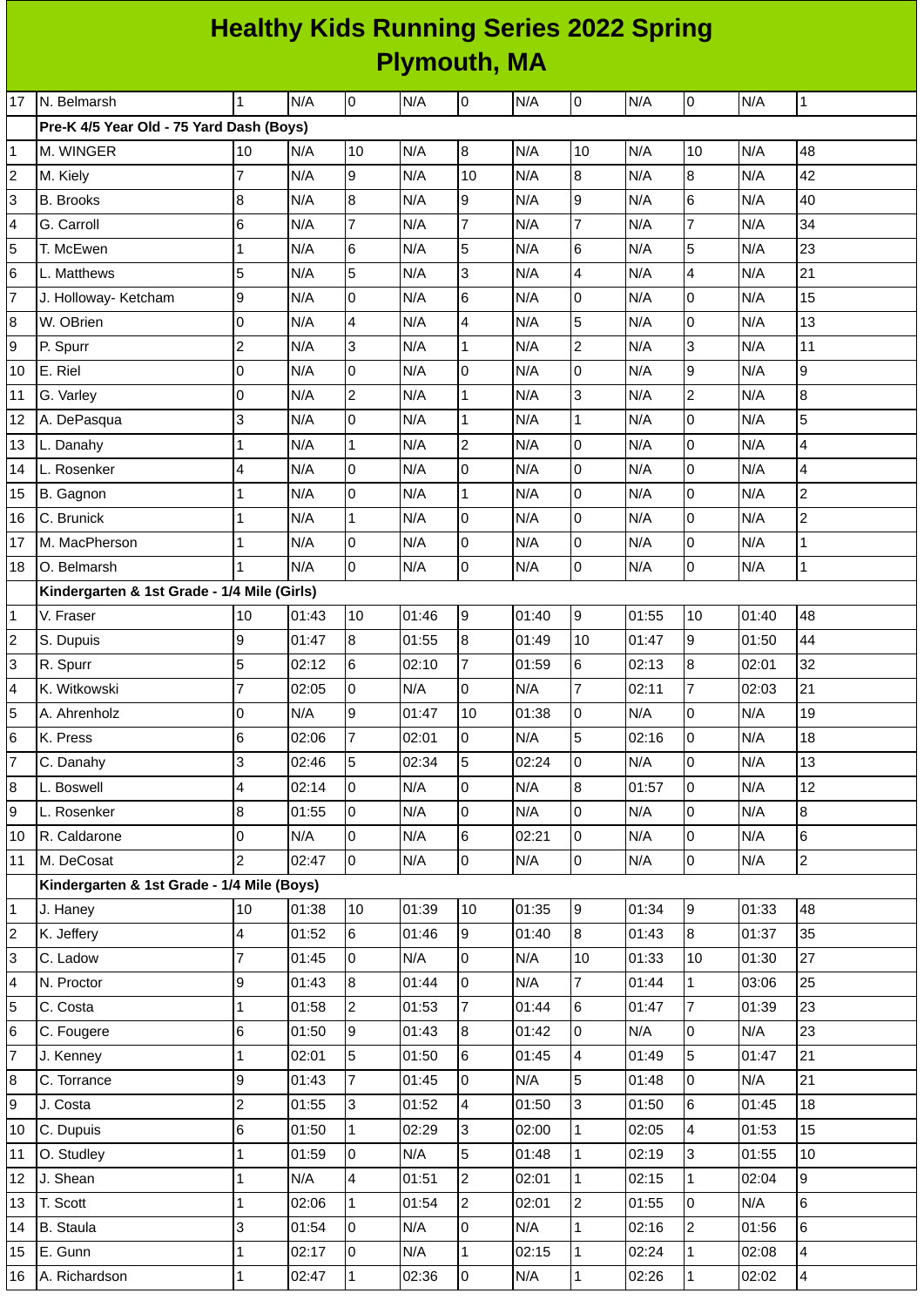## **Healthy Kids Running Series 2022 Spring Plymouth, MA**

| 17             | L. Haney                           | 1              | 02:57 | $\vert$ 1      | 02:37 | $\mathbf{1}$   | 02:22 | 0                   | N/A   | $\mathbf 1$    | 02:28 | 4                       |
|----------------|------------------------------------|----------------|-------|----------------|-------|----------------|-------|---------------------|-------|----------------|-------|-------------------------|
| 18             | R. Paluzzi                         | $\mathbf 1$    | 02:40 | $\overline{0}$ | N/A   | O              | N/A   | $\mathbf{1}$        | 02:22 | $\mathbf 1$    | 02:00 | 3                       |
| 19             | T. Bird                            | 1              | 02:31 | $\overline{0}$ | N/A   | $\overline{1}$ | 02:07 | 0                   | N/A   | $\mathbf{1}$   | 02:06 | 3                       |
| 20             | H. O'Neil                          | 1              | 02:02 | $\mathbf{1}$   | 02:22 | $\overline{0}$ | N/A   | 0                   | N/A   | 0              | N/A   | $\overline{c}$          |
| 21             | S. St. Peter                       | $\overline{0}$ | N/A   | $\overline{0}$ | N/A   | O              | N/A   | $\mathbf 1$         | 01:57 | 0              | N/A   | $\mathbf{1}$            |
| 22             | A. Woods                           | 1              | 01:57 | $\overline{0}$ | N/A   | $\overline{0}$ | N/A   | 0                   | N/A   | 0              | N/A   | $\mathbf 1$             |
| 23             | T. Weckbacher                      | 1              | 02:39 | $\overline{0}$ | N/A   | $\overline{0}$ | N/A   | 0                   | N/A   | 0              | N/A   | $\mathbf{1}$            |
| 24             | H. Twombly                         | 1              | 02:58 | $\overline{0}$ | N/A   | $\mathbf 0$    | N/A   | 0                   | N/A   | 0              | N/A   | $\mathbf{1}$            |
| 25             | A. Gorton                          | 1              | 03:01 | $\overline{0}$ | N/A   | $\overline{0}$ | N/A   | 0                   | N/A   | 0              | N/A   | $\mathbf 1$             |
|                | 2nd & 3rd Grade - 1/2 Mile (Girls) |                |       |                |       |                |       |                     |       |                |       |                         |
| $\mathbf{1}$   | V. Belanger                        | 10             | 03:37 | 10             | 03:43 | 10             | 03:26 | 10                  | 03:25 | 10             | 03:19 | 50                      |
| $\overline{c}$ | A. Belanger                        | 9              | 03:39 | 9              | 03:47 | $\overline{7}$ | 03:35 | $\overline{7}$      | 03:30 | 8              | 03:23 | 40                      |
| 3              | Q. Ladow                           | 8              | 03:43 | $\overline{0}$ | N/A   | 9              | 03:29 | 6                   | 03:31 | 9              | 03:20 | 32                      |
| 4              | K. Shean                           | 4              | 04:17 | $\, 8$         | 04:01 | 5              | 04:01 | 5                   | 03:58 | 4              | 04:04 | 26                      |
| 5              | D. Gironda                         | 5              | 04:14 | $\overline{7}$ | 04:24 | 3              | 04:20 | $\overline{c}$      | 04:16 | 5              | 03:58 | 22                      |
| 6              | E. Scharath                        | 0              | N/A   | $\overline{0}$ | N/A   | $\,6$          | 03:52 | 9                   | 03:26 | $\overline{7}$ | 03:40 | 22                      |
| $\overline{7}$ | C. Curtis                          | 0              | N/A   | $\overline{0}$ | N/A   | $\bf 8$        | 03:34 | 9                   | 03:26 | $\overline{c}$ | 04:38 | 19                      |
| 8              | M. Witkowski                       | $\,$ 6         | 04:04 | $\overline{0}$ | N/A   | $\overline{0}$ | N/A   | 4                   | 04:08 | 6              | 03:54 | 16                      |
| 9              | L. McEwen                          | 3              | 04:52 | 5              | 04:53 | $\overline{c}$ | 04:29 | $\mathbf 1$         | 04:30 | 3              | 04:24 | 14                      |
| 10             | F. Kolacz                          | 1              | 05:45 | $6\phantom{a}$ | 04:27 | $\overline{0}$ | N/A   | 3                   | 04:12 | 0              | N/A   | 10                      |
| 11             | A. Rice                            | 1              | 06:10 | $\overline{4}$ | 05:33 | $\overline{1}$ | 05:28 | 0                   | N/A   | $\mathbf 1$    | 05:38 | $\overline{7}$          |
| 12             | M. Rose                            | 7              | 03:53 | $\overline{0}$ | N/A   | 0              | N/A   | 0                   | N/A   | 0              | N/A   | $\overline{7}$          |
| 13             | L. Richardson                      | 1              | 06:22 | 3              | 07:01 | O              | N/A   | $\mathbf{1}$        | 06:58 | $\mathbf 1$    | 06:55 | $\,6$                   |
| 14             | E. Curtis                          | $\overline{0}$ | N/A   | $\overline{0}$ | N/A   | 4              | 04:09 | 0                   | N/A   | 0              | N/A   | $\overline{\mathbf{4}}$ |
| 15             | L. Weckbacher                      | $\overline{c}$ | 05:08 | $\overline{0}$ | N/A   | $\overline{0}$ | N/A   | 0                   | N/A   | 0              | N/A   | $\overline{c}$          |
|                | 2nd & 3rd Grade - 1/2 Mile (Boys)  |                |       |                |       |                |       |                     |       |                |       |                         |
| $\mathbf{1}$   | R. Ducie                           | 10             | 03:25 | 10             | 03:23 | 10             | 03:24 | 10                  | 03:21 | 9              | 03:18 | 49                      |
| $\overline{2}$ | L. Ducie                           | 9              | 03:35 | g              | 03:26 | g              | 03:32 | 9                   | 03:37 | $\overline{7}$ | 03:30 | 43                      |
| 3              | A. LaRaia                          | $\overline{0}$ | N/A   | 8              | 04:11 | $\overline{8}$ | 03:41 | $\overline{8}$      | 03:48 | 8              | 03:29 | 32                      |
| 4              | E. Gunn                            | $\bf{8}$       | 03:50 | $\overline{0}$ | N/A   | 7              | 03:47 | $\overline{7}$      | 03:54 | 6              | 03:31 | 28                      |
| 5              | E. Lavelli                         | $\overline{c}$ | 04:27 | 5              | 04:55 | 3              | 04:26 | 3                   | 04:50 | 5              | 03:47 | 18                      |
| 6              | C. Paronich                        | 4              | 04:25 | $\overline{7}$ | 04:20 | $\overline{0}$ | N/A   | 4                   | 04:11 | 0              | N/A   | 15                      |
| $\overline{7}$ | D. Tanguay                         | $\mathsf 0$    | N/A   | $6\phantom{.}$ | 04:50 | $\overline{c}$ | 04:47 | $\overline{c}$      | 05:20 | 4              | 04:29 | 14                      |
| 8              | P. Rainford                        | 3              | 04:26 | $\overline{0}$ | N/A   | 4              | 04:25 | 5                   | 03:58 | 0              | N/A   | 12                      |
| 9              | T. Forget                          | 0              | N/A   | $\overline{0}$ | N/A   | $6\phantom{.}$ | 03:54 | 6                   | 03:56 | 0              | N/A   | 12                      |
| 10             | G. Gagnon                          | $6\phantom{a}$ | 04:14 | $\overline{0}$ | N/A   | 5              | 03:59 | 0                   | N/A   | 0              | N/A   | 11                      |
| 11             | A. Jankowski                       | $\overline{0}$ | N/A   | $\overline{0}$ | N/A   | $\overline{0}$ | N/A   | 0                   | N/A   | 10             | 03:16 | 10                      |
| 12             | C. Lavelli                         | $\mathbf{1}$   | 06:06 | $\overline{3}$ | 06:34 | $\mathbf{1}$   | 06:36 | $\mathbf{1}$        | 06:24 | 3              | 06:19 | 9                       |
| 13             | C. Paronich                        | $\mathbf{1}$   | 05:53 | $\overline{4}$ | 05:54 | $\mathbf{1}$   | 06:24 | $\mathbf{1}$        | 06:19 | 0              | N/A   | $\overline{7}$          |
| 14             | A. Press                           | 7              | 03:54 | $\overline{0}$ | N/A   | $\overline{0}$ | N/A   | 0                   | N/A   | 0              | N/A   | $\overline{7}$          |
| 15             | L. O'Donnell                       | 5              | 04:20 | $\overline{0}$ | N/A   | 0              | N/A   | 0                   | N/A   | 0              | N/A   | 5                       |
| 16             | R. Mann                            | $\mathbf{1}$   | 04:35 | $\overline{0}$ | N/A   | $\overline{0}$ | N/A   | $\pmb{0}$           | N/A   | 0              | N/A   | $\mathbf{1}$            |
|                | 4th & 5th Grade - 1 Mile (Girls)   |                |       |                |       |                |       |                     |       |                |       |                         |
| $\mathbf{1}$   | M. Sims                            | 10             | 08:00 | 9              | 08:05 | 9              | 08:34 | 9                   | 08:13 | 9              | 07:55 | 46                      |
| 2              | A. Scharath                        | $\overline{0}$ | N/A   | 10             | 07:37 | 10             | 07:30 | 10                  | 07:08 | 10             | 06:58 | 40                      |
| 3              | E. Costa                           | 9              | 09:24 | $8\,$          | 09:54 | 7              | 11:44 | 8                   | 10:57 | $\overline{7}$ | 10:19 | 39                      |
| 4              | C. Riel                            | $\overline{0}$ | N/A   | $\overline{0}$ | N/A   | 8              | 09:31 | 0                   | N/A   | 8              | 08:51 | 16                      |
| 5              | A. Stonionis                       | $\, 8$         | 10:49 | $\overline{0}$ | N/A   | $\overline{0}$ | N/A   | 0                   | N/A   | 0              | N/A   | $\bf{8}$                |
| 6              | S. Morrison                        | 7              | 10:50 | 0              | N/A   | $\overline{0}$ | N/A   | $\mathsf{O}\xspace$ | N/A   | $\overline{0}$ | N/A   | $\overline{7}$          |